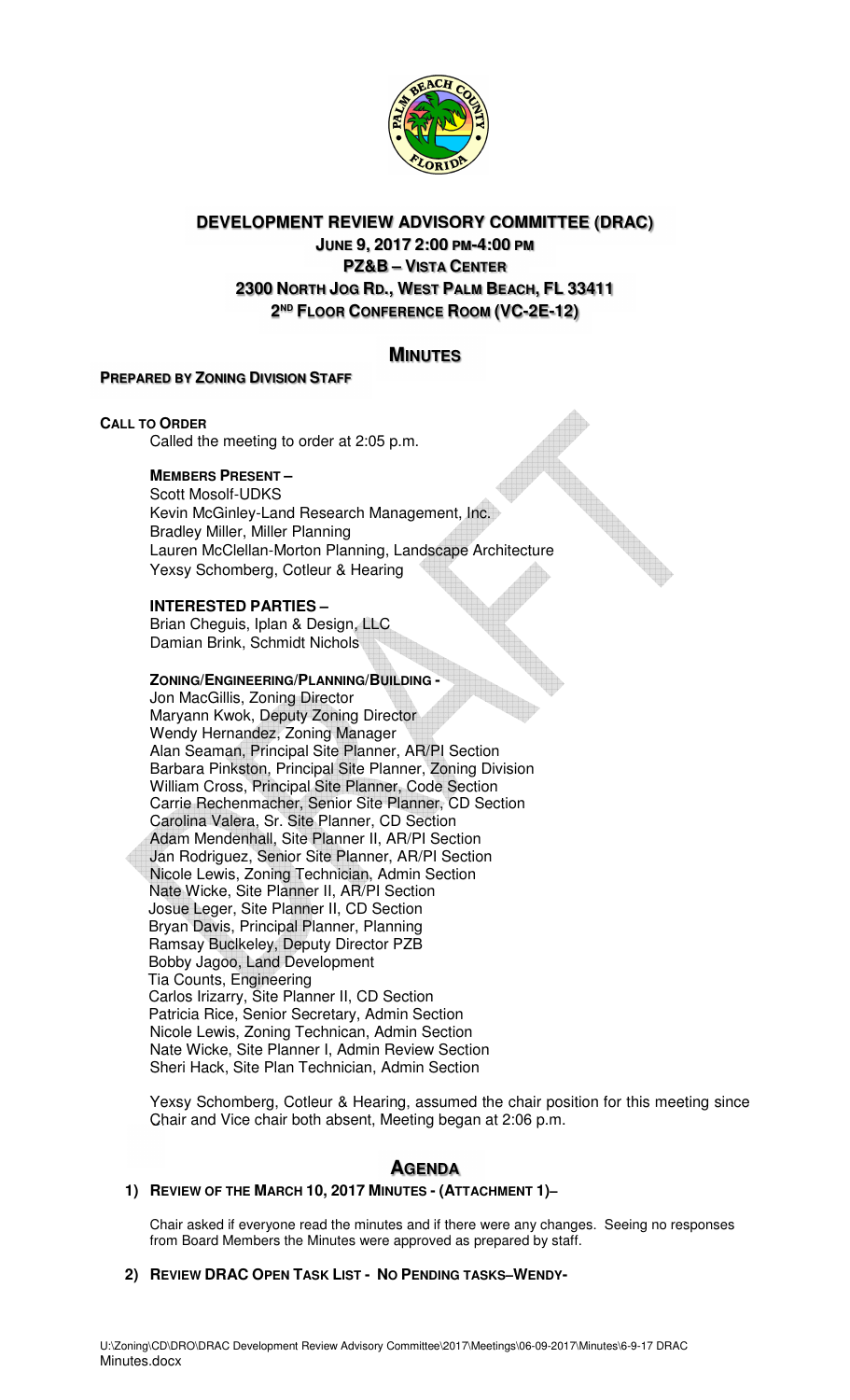Wendy stated that there are no DRAC Tasks on our Chart as this time.

#### **3) NEW DRAC MEMBERS:**

- **BRIAN CHEQUIS-IPLAN & DESIGN**
- **TONY PALUMBO-PULTE GROUP**

Mr. Chequis was welcomed to DRAC as a new member. Mr. Palumbo was not present so no action taken on his membership.

#### **4) UPDATE ON STAFFING: LEAVING AND COMING–JON**

Jon MacGillis had the new Zoning staff introduce themselves:

- Nicole Lewis-Zoning Tech-Administration Section
- Nate Wicke-Site Planner I-Administrative Review Section
- Sheri Hack-Site Plan Tech- Administration Section
- Tia Count, Professional Engineer with Land Development.

#### **5) ULDC UPDATES**–**BILL**

#### **Round 2017-01 BCC Public Hearings–Bill**

Bill went over the list of amendments for Round 2017-01 in detail, focusing on: rounding up of numbers under Art 1-Rules of Construction, Mobile Home Disclosure, unmanned retail structures, LDRAB-removing contractor's representative from Board for lack to participation, etc. He asked if anyone had any specific questions regarding this Round he would be happy to address any concerns. Hearing no questions, he stated the amendments are going to BCC for Permission to Advertise on July 22, 2017, with 1<sup>st</sup> Reading at July Zoning BCC Hearing and August for Adoption.

### **Round 2017-02 Scheduling (Aug, Sept. Oct. LDRAB Meetings)– Bill**

- Art. 7, Landscaping & Landscape Subcommittee Updates**–Handout Maryann/Barbara**
- Article 2 Update & General LDRAB Subcommittee**–Maryann**

**Article 7-Landscape** -Maryann provide a handout to Committee Members with bullet points highlighting amendments to Article 7-see below. Barbara Pinkston elaborated on the schedule of the amendments upcoming meetings: June 20, July 12, and August 2 Subcommittee Meeting, LDRAB Meeting August 23, 2017; adoption as part of 2017-02 Round.

As stated above, Maryann provided a handout with a written summary for the DRAC members, and she went through some of the highlights:

- Clarify that planting requirements are based on the Managed Growth Tier System (MGTS) of the County's Comprehensive Plan.
- Relocate specific objectives under Art. 7.A.1.A. 1-8 (e.g. Appearance,
- Environment… Removal of Prohibited Plant Species, etc.) and combined them under the affiliated Design Principles in Art. 7.A.1.B. This proposed consolidation is to reduce redundancy between these 2 Sections of Art. 7, and provide more realistic types of design principles that can be applied to the site design, and for staff to review and evaluate the merits of the landscape design and use of plant materials.
- Expand the Type 1 Waiver Table to include those existing waivers which are located in other Sections of Art.7. Also update the references in accordance with the proposed Article 7.
- Need input on tree height reduction under the Type 1 Waiver for Landscaping.
- Add palm or pines are a requirement in R-O-W and Incompatibility buffers since they are always included as Conditions of Approval.
- Also clarify that calculation for interior planting for non-residential lots is based on open space only. The prior calculation was based on the entire lot area and is excessive in terms of planting requirements, and does not consider the deduction of buildings, parking lot, etc. Since the Code already requires perimeter buffers, planting for parking areas and foundation planting; therefore, the proposed code will only require planting in the pervious areas only, and adjacent to the retention areas subject to the approval of the Land Development Division.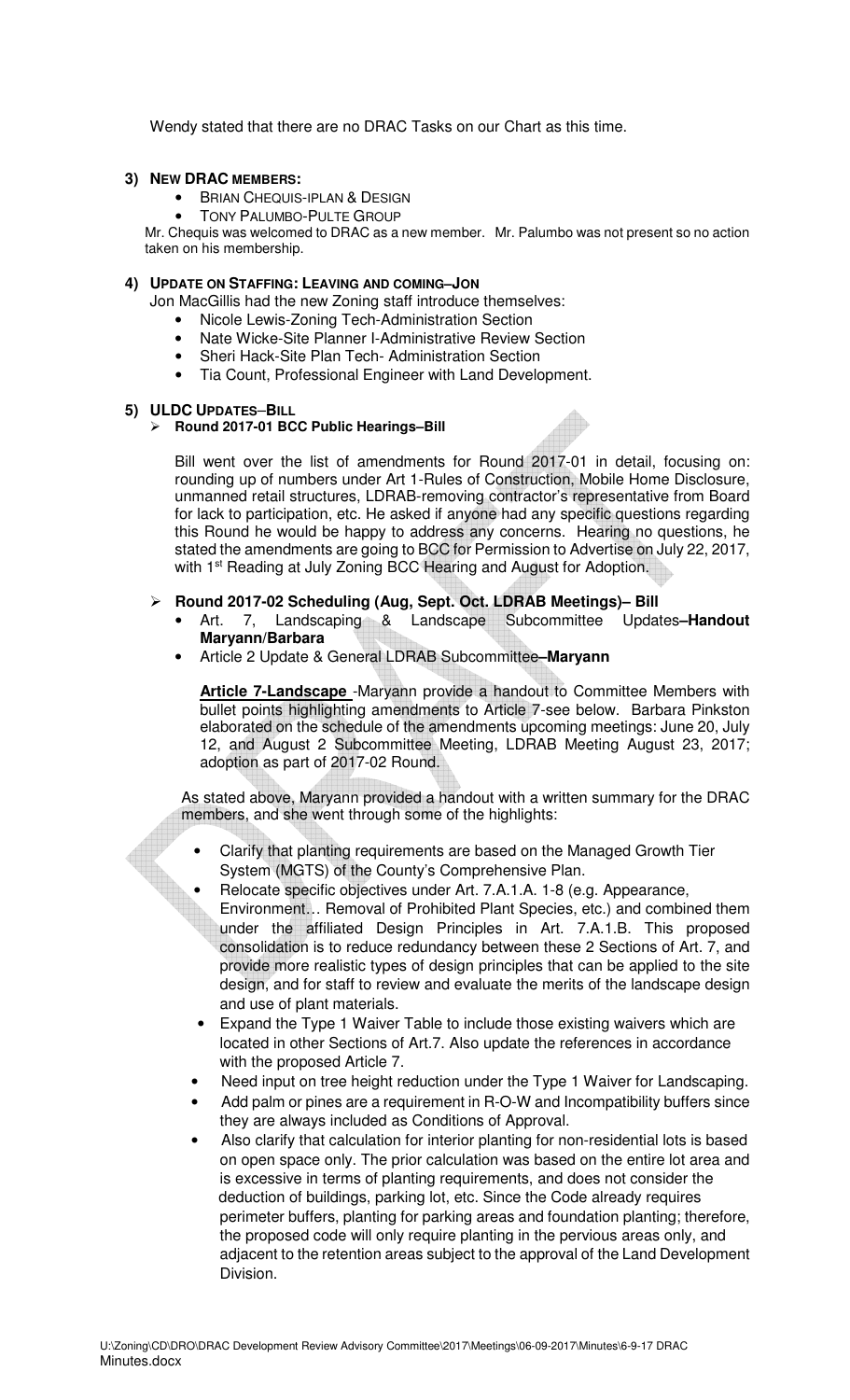- Need input on whether we need to include spacing of trees, since the Code already specifies the quantity.
- Under Ordinance 2016-042, the Code has been revised to specify how to measure size of a tree, palm and pine so that it is consistent with the Florida Grades and Standards.
- Clarify that hedges, fences and walls are considered as landscape barriers to provide screening effect. Clarify that Hedge materials are shrubs that are closely planted together to form a visual barrier.
- Allow vinyl coated chain link fence if installed behind a hedge in R-O-W buffer without a Type 2 Waiver process.
- Establish procedures for Vegetation Barricade Permits.
- Relocate the Tree Credit in Chapter E since credit is always affiliated with the Tree Preservation, replacement, etc.
- Working with Shannon Fox, attorney on the consistency between Property Maintenance Code (PMC) and the ULDC. Proposed relocating the maintenance of the vacant residential lots to the PMC.
- Clarify Phasing of landscape installation must follow the approved phasing for a development. For application that has no phasing (i.e. develop under one phase), then all the landscape requirements must be completed prior to the issuance of a Certificate of Occupancy of the facilities.

**Article 2-Processes**-Maryann explained staff is working on reformatting the Article to relocate like information together, providing a separate Chapter just for Comp Plan. Stressed this is a very important Article and needs to be overseen by staff and industry to ensure we streamline processes, timelines, etc. In August there will be a special LDRAB meeting to just focus on Article 2 and 7. Also, there is a concurrent LDRAB General Subcommittee meetings being established to also review Article 2 and provide input/feedback. See the Zoning, Code Page for information on this topic and to stay current on dates and drafts. Jon asked that if anyone has residential or commercial developers who might want to participate on discussion, please let us know so we can invite them to patriciate.

Maryann provided a handout with a written summary for the DRAC members, and she went through some of the highlights:

- Clarify Categories of Processes- Legislative, Quasi-judicial and Administrative
- Refer all dates in the Code to the annual Zoning Calendar.
- Clarify that most of the applications can be submitted electronically and view comments through eZINFO.
- Add Pre-Application Appointment and encourage all official submittal of applications adhere to what were discussed at Pre-Application Conference or Meeting.
- Add Justification Statement as part of the Submittal requirement.
- Current Chapter B is Public Hearing Process, reassign to Comprehensive Amendments will address/present by Planning Staff.
- Reorganize and consolidate Public Hearing review procedures, which are currently located in different section of the Code in one place.
- Reminder to Agents that Standards must be thoroughly prepared in the Justification statement.
- Clarify the role of DRO who only reviews, certifies and provides a recommendation to the ZC or BCC for their decision.
- Add Concurrent Review process: Types II and III.
- Proposed deletion of Airport Variance based on updated State Stats.
- Pending where to place the County/Privately Initiated Amendment process (Art. 2.B or 2.C).
- Replace the request "Special Permit" with "Temporary Use". The Authority or decision making person is DRO, and the process is Zoning Agency Review.
- Administrative Modifications comparable to a DOA Create Tables to clearly identify thresholds of Full DRO and Zoning Agency Review. Combine Zoning review under ZAR because it will be the same staff and same timeline.
- Reasonable Accommodation is a request and is subject to the ZAR process.
- Type 1 and 2 CLFs are requests and subject to ZAR process, and will be further clarified under Art.4, Use Regulations, Supplementary Standards.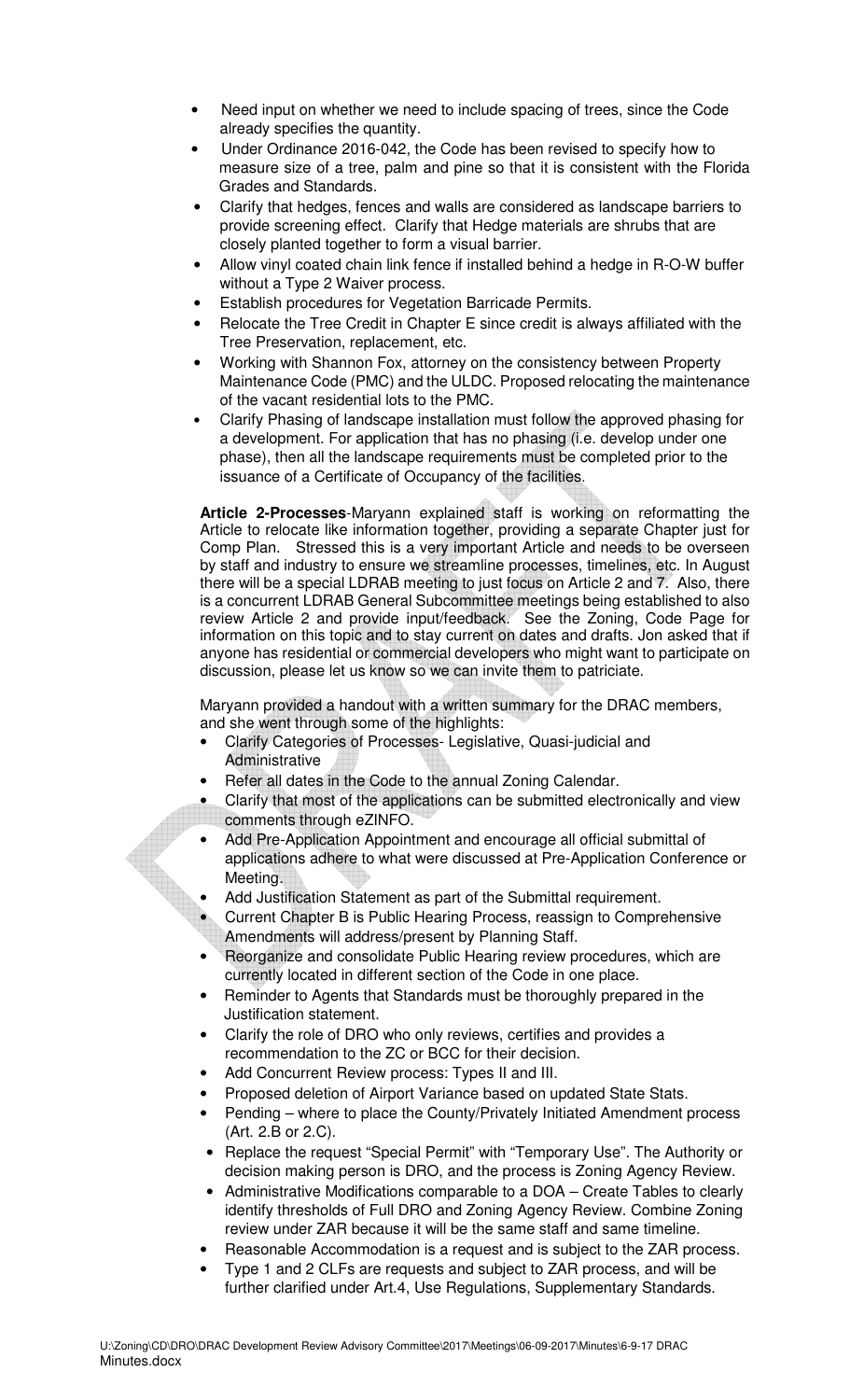# **Landscape Service Use LDRAB Subcommittee–Bill**

Bill Cross provide an update on past two Subcommittee meetings. He explained that staff has provide an overview of the prior and current ULDC provisions for this use "landscape service" and Planning explained the Land Use provisions. The next meeting is July 11 at 2 p.m. where we hope industry will bring information regarding the site in the AGR and AR and issues with current code. Bradley Miller, stated he is aware of meetings and issues and Mr. Mark Perry, is representing many of the property owners.

# **Privately Initiated Amendments–Bill**

- Reminder Overview of PIA Procedures/Requirements**–Bill**
- Surf Ranch Florida PIA**–Bill**
- AGR Tier PIA's**–Bill**

Bill explained the PIA process to everyone. Focused on how an application is initiated LDRAB review, BCC direction and then moving the application on to Phase 2, if BCC supports the amendment. He then focused on an update on Surf Ranch PIA that is in process and status of application. The AGR PIAs are either on hold or staff is coordinating with the Planning staff and applicant.

# **6) ZONING COMMISSION AND BCC –ORDER OF PRESENTATION CHANGE BEING DISCUSSED-JON**

Jon MacGillis explained that we have discussed with the BCC, ZC, PC changing the order of presentations to Boards. In 2018 the applicant will do their presentation first then staff will follow. This order of presentation is similar to other jurisdiction in county. Some minor ULDC amendment are necessary to implement this change and they will be part of the 2017-02 Round that staff is currently working on for Article 2.

# **7) COLLECTING APPLICATION FEES AT INTAKE–WENDY**

Wendy stated that she recently issued a Memo explaining that all fees need to be collected at intake or applications cannot be accepted. She went over the Memo and asked if there were any questions. Yesky stated the revised process seems to be working well. The Memo can be found on the Zoning Web Page under CD Section, DRO

# **8) DRO ADMINISTRATIVE REVIEW–ALAN**

- ONLINE SUBMITTAL-WORKING THROUGH ANY REMAINING ISSUES WITH ONLINE **SUBMITTALS**
- ONLINE RESUBMITTAL TRAINING BY STAFF FOR AGENTS IN MAY 2017
- TURNAROUND TIME FOR ZONING REVIEW VS. AGENCY REVIEW

Alan Seaman explained that his Section has recently implemented improvements to the ePZB Online resubmittal for DRO Administrative Amendments. He said two training session were offered for Agents to come in to the Zoning Division and staff explained the changes and responded to questions. If any additional training is needed by your staff, simply contact him and he will coordinate the training.

Adam Mendenhall, Site Planner II, provided an update on the application turnaround time for Administrative Amendments, focusing more on the Agency Review. He provided a handout with sample data and analysis of applications turnaround times based on: submittal date, number of resubmittals and date final decision was rendered. He explained that timeframes are met by staff, however what lengthens that process is the number and timeliness of the resubmittals by Agents. Some resubmittals don't occur for weeks after Agency comments are made available to the Agent thereby extending the application review process by days and even weeks in some cases. Yexsy asked what about when Zoning staff are out of the office who reviews the application(s). Adam stated other Admin Section Staff continue to work on application(s) so deadlines are met. Brian C asked why is it that the Agent is not allowed to simply resubmit at any time in the process rather than having to wait to the official weekly intake date? Adam explained staff needs time to dedicate to their application review time, if they are accepting and processing applications all week their review time will be greatly reduced as well as the quality of their review. Yexsy asked if there is an "expedited review process" that the developers can pay extra money to have staff rush their applications, she is asking since her clients have asked her to inquiry on their behalf in past. Staff responded at this time there is no special process if you pay extra fees, we have limited Agency staff to dedicated to the administrative review process so